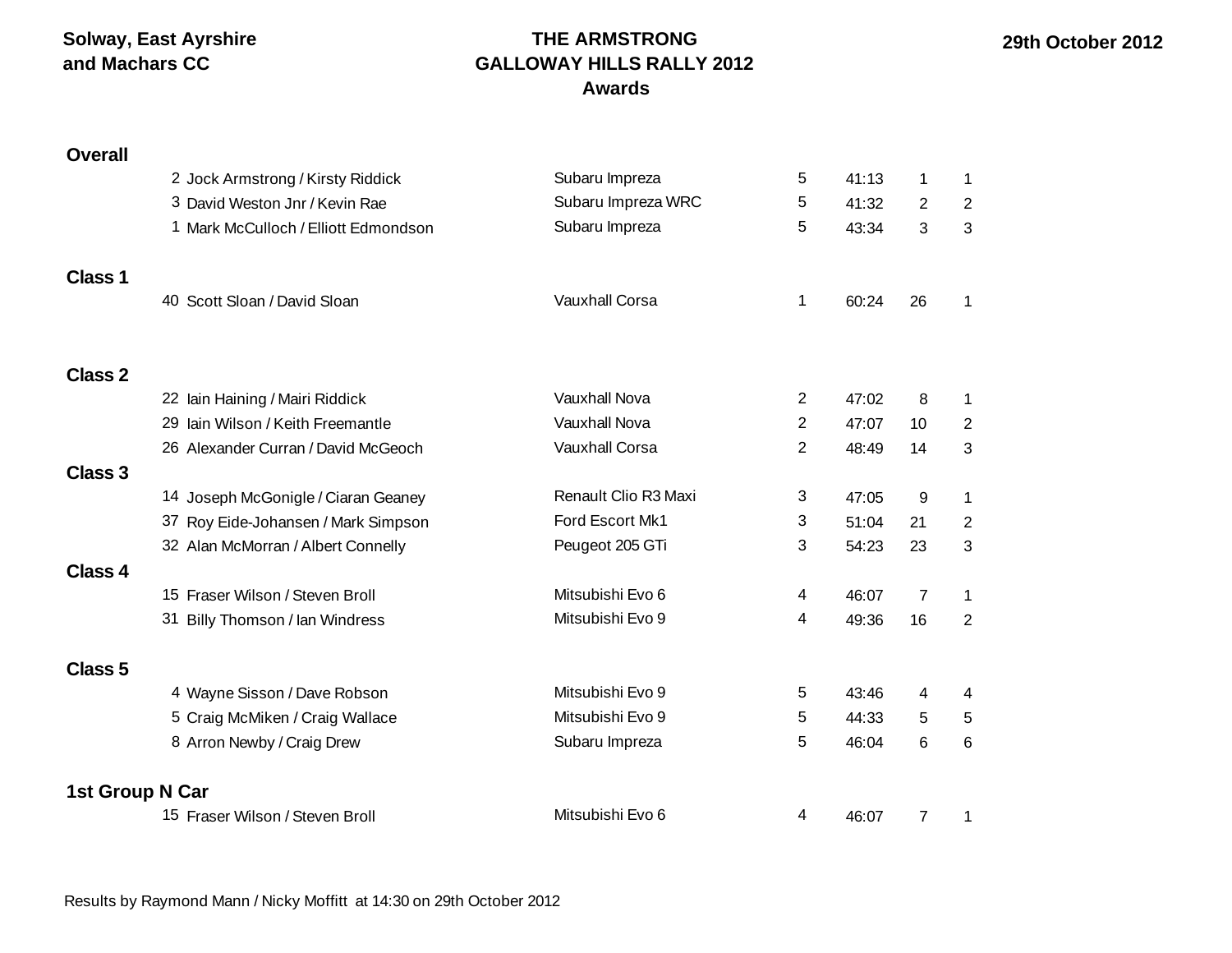**Solway, East Ayrshire and Machars CC**

## **THE ARMSTRONG GALLOWAY HILLS RALLY 2012 Awards**

| 1st GM                                                                                                                   | 22 Iain Haining / Mairi Riddick                                                                       | Vauxhall Nova         | 2              | 47:02 | 8            | 1            |
|--------------------------------------------------------------------------------------------------------------------------|-------------------------------------------------------------------------------------------------------|-----------------------|----------------|-------|--------------|--------------|
| <b>1st Ford</b>                                                                                                          | 12 Matthew Robinson / Mick Gilby                                                                      | Ford Escort Mk2       | 5              | 50:11 | 17           | 11           |
| <b>1st Rover Group</b>                                                                                                   | No Award                                                                                              |                       |                |       |              |              |
| <b>1st Peugeot Talbot</b>                                                                                                | 30 Neil Wallace / John Wallace                                                                        | <b>Talbot Sunbeam</b> | $\overline{2}$ | 50:29 | 19           | 4            |
| <b>1st Subaru</b>                                                                                                        | 2 Jock Armstrong / Kirsty Riddick                                                                     | Subaru Impreza        | 5              | 41:13 | $\mathbf{1}$ | $\mathbf{1}$ |
| <b>1st Mitsubishi</b>                                                                                                    | 4 Wayne Sisson / Dave Robson                                                                          | Mitsubishi Evo 9      | 5              | 43:46 | 4            | 4            |
|                                                                                                                          | Malcolm Wilson Motorsport Award - Greatest improvement on seeding<br>35 Darren Martin / Martin Steele | Subaru Impreza        | 5              | 50:24 | 18           | 12           |
|                                                                                                                          | <b>Highest placed all EACC crew</b><br>27 Robert Harkness / Cameron Fair                              | <b>BMW 316i</b>       | 5              | 48:11 | 13           | 9            |
| Lawrence Clark Trophy - 1st Co-driver resident in DG Postal District<br>Subaru Impreza<br>5<br>2 Kirsty Riddick<br>41:13 |                                                                                                       |                       |                |       |              |              |
|                                                                                                                          | <b>George Rutherford Trophy - Highest Placed female</b><br>2 Kirsty Riddick                           | Subaru Impreza        | 5              | 41:13 | $\mathbf 1$  | -1           |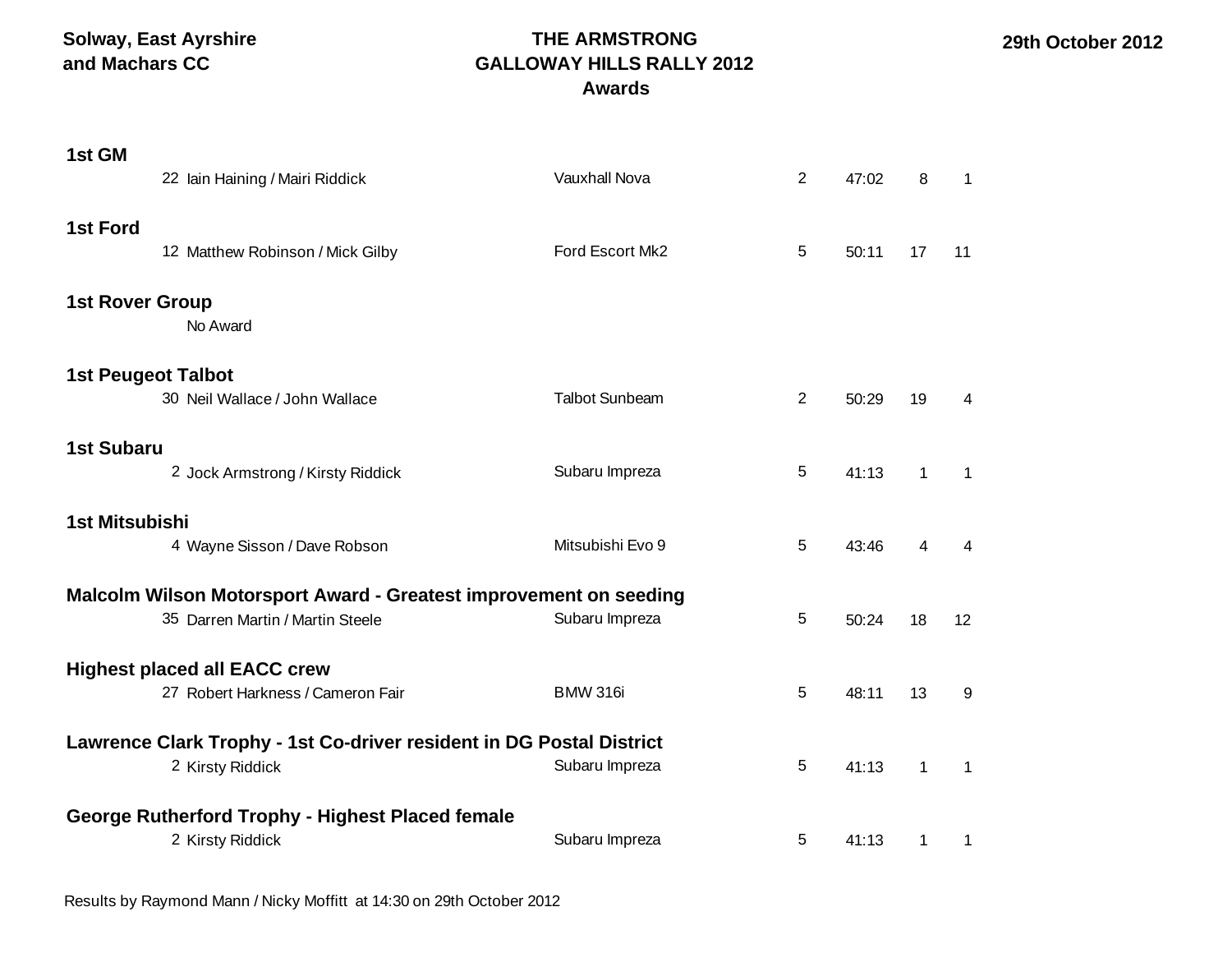### **THE ARMSTRONG GALLOWAY HILLS RALLY 2012 Awards**

| The Armstrong Family Award - Highest placed 2 wheel drive car                          |                      |   |       |    |    |
|----------------------------------------------------------------------------------------|----------------------|---|-------|----|----|
| 22 Iain Haining / Mairi Riddick                                                        | <b>Vauxhall Nova</b> |   |       | 8  | 1  |
| <b>Highest rated Irish Competitor</b>                                                  |                      |   |       |    |    |
| 14 Joseph McGonigle / Ciaran Geaney                                                    | Renault Clio R3 Maxi | 3 | 47:05 | 9  |    |
| <b>Spirit of the Rally</b>                                                             |                      |   |       |    |    |
| 6 Ian Paterson / Jim Haugh                                                             | Subaru Impreza       | 5 | F/F   |    |    |
| The McHarg International Challenge Award - 1st Team of 3 from same country<br>Scotland |                      |   |       |    |    |
| 2 Jock Armstrong / Kirsty Riddick                                                      | Subaru Impreza       | 5 | 41:13 | 1  | 1  |
| 3 David Weston Jnr / Kevin Rae                                                         | Subaru Impreza WRC   | 5 | 41:32 | 2  | 2  |
| 1 Mark McCulloch / Elliott Edmondson                                                   | Subaru Impreza       | 5 | 43:34 | 3  | 3  |
| <b>The Best Prepared Car</b>                                                           |                      |   |       |    |    |
| 12 Matthew Robinson / Mick Gilby                                                       | Ford Escort Mk2      | 5 | 50:11 | 17 | 11 |
| <b>Fastest 2wd over 1st Stage</b>                                                      |                      |   |       |    |    |
| 11 David Wilson / Laura Marshall                                                       | Ford Escort Mk2      | 3 | F/F   |    |    |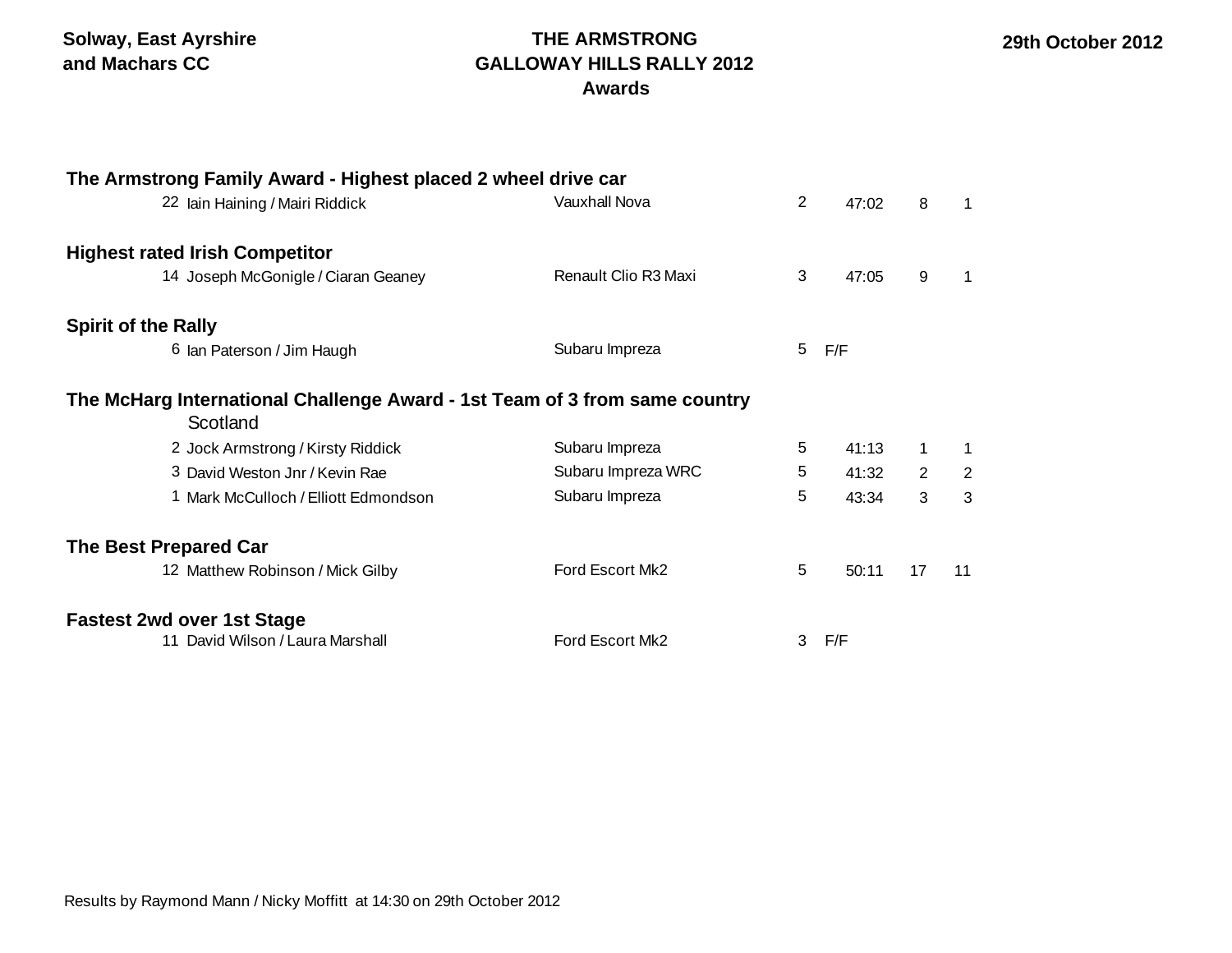#### **Solway, East Ayrshire and Machars CC THE ARMSTRONG GALLOWAY HILLS RALLY 2012 - Final Results in Overall Order 29th October 2012 No Crew Car Class SS1 SS2 SS3 SS4 SS5 Othr Total O/A Cl** Jock Armstrong / Kirsty Riddick Subaru Impreza 5 6:19 7:17 6:16 7:14 14:07 41:13 1 1 David Weston Jnr / Kevin Rae Subaru Impreza WRC 5 6:22 7:14 6:48 7:10 13:58 41:32 2 2 Mark McCulloch / Elliott Edmondson Subaru Impreza 5 6:45 7:53 6:37 7:45 14:34 43:34 3 3 Wayne Sisson / Dave Robson Mitsubishi Evo 9 5 6:48 7:49 6:40 7:37 14:52 43:46 4 4 Craig McMiken / Craig Wallace Mitsubishi Evo 9 5 6:55 8:03 6:42 7:47 15:06 44:33 5 5 Arron Newby / Craig Drew Subaru Impreza 5 6:55 9:06 6:51 8:05 15:07 46:04 6 6 Fraser Wilson / Steven Broll Mitsubishi Evo 6 4 7:16 8:20 6:51 8:11 15:29 46:07 7 1 Iain Haining / Mairi Riddick Vauxhall Nova 2 7:16 8:34 7:01 8:16 15:55 47:02 8 1 Joseph McGonigle / Ciaran Geaney Renault Clio R3 Maxi 3 7:17 8:24 7:04 8:11 16:09 47:05 9 1 Iain Wilson / Keith Freemantle Vauxhall Nova 2 7:32 8:22 7:06 8:16 15:51 47:07 10 2 Stuart Paterson / Colin Maxwell Subaru Impreza 5 7:26 8:35 7:11 8:24 16:06 47:42 11 7 Richard Stewart / Carin Logan Subaru Impreza 5 7:32 8:40 7:22 8:23 16:14 48:11 12 8 Robert Harkness / Cameron Fair BMW 316i 5 7:29 8:36 7:15 8:28 16:23 48:11 13 9 Alexander Curran / David McGeoch Vauxhall Corsa 2 7:27 8:45 7:12 8:26 16:59 48:49 14 3 Lee Hastings / Brian Findon Subaru Impreza 5 7:36 8:42 7:13 8:18 17:22 49:11 15 10 31 Billy Thomson / Ian Windress 6 2 Mitsubishi Evo 9 4 2 4 7:46 4 7:46 7:23 4:32 16:54 49:36 16 2 Matthew Robinson / Mick Gilby Ford Escort Mk2 5 7:00 8:32 11:34 7:53 15:12 50:11 17 11 Darren Martin / Martin Steele Subaru Impreza 5 7:46 9:02 7:32 8:58 17:06 50:24 18 12 Neil Wallace / John Wallace Talbot Sunbeam 2 7:51 9:05 7:44 8:56 16:53 50:29 19 4 Charles Blair / Mark Roberts Peugeot 205 GTi 2 7:46 9:13 7:38 8:52 17:09 50:38 20 5 37 Roy Eide-Johansen / Mark Simpson Ford Escort Mk1 3 7:58 9:00 7:29 8:57 17:40 51:04 21 2 Ross McFadzean / Jane Nicol Subaru Impreza 5 7:40 8:44 8:33 10:14 17:01 52:12 22 13 Alan McMorran / Albert Connelly Peugeot 205 GTi 3 8:37 9:42 8:01 9:42 18:21 54:23 23 3 Hugh Murdoch / Ewan Murdoch Ford Fiesta 2 8:40 9:53 8:04 9:30 18:34 54:41 24 6 Willie Pollock / Helen Brown Ford Escort Mk1 3 8:40 9:51 8:02 10:56 18:50 56:19 25 4 Scott Sloan / David Sloan Vauxhall Corsa 1 10:21 11:07 8:51 10:31 19:34 60:24 26 1 Ian Bendall / Ruari Barber-Fleming Vauxhall Corsa 2 12:00 10:43 8:45 10:29 20:22 62:19 27 7 Ian Paterson / Jim Haugh Subaru Impreza 5 7:10 8:38 7:04 8:23 F/F 7 Matthew Calderwood / Stan Quirk Mitsubishi Evo 7 5 7:03 7:03 F/F Steve Petch / John Richardson Mitsubishi Evo 9 5 7:16 8:24 F/F 10 Martin Craik / Steven Brown Subaru Impreza and the Subaru Impreza control of the Subaru Impreza control of the Subaru Impreza control of the Subaru Impreza control of the Subaru Impreza control of the Subaru Impreza con David Wilson / Laura Marshall Ford Escort Mk2 3 6:58 8:06 6:57 8:30 28:00 OTL F/F 17 Graeme Schoneville / Michael Hendry Honda Civic 2 2 2 2 2 F/F Andrew Gallacher / Phil Sandham Ford Escort Mk2 5 7:04 16:00 6:54 8:07 15:33 OTL F/F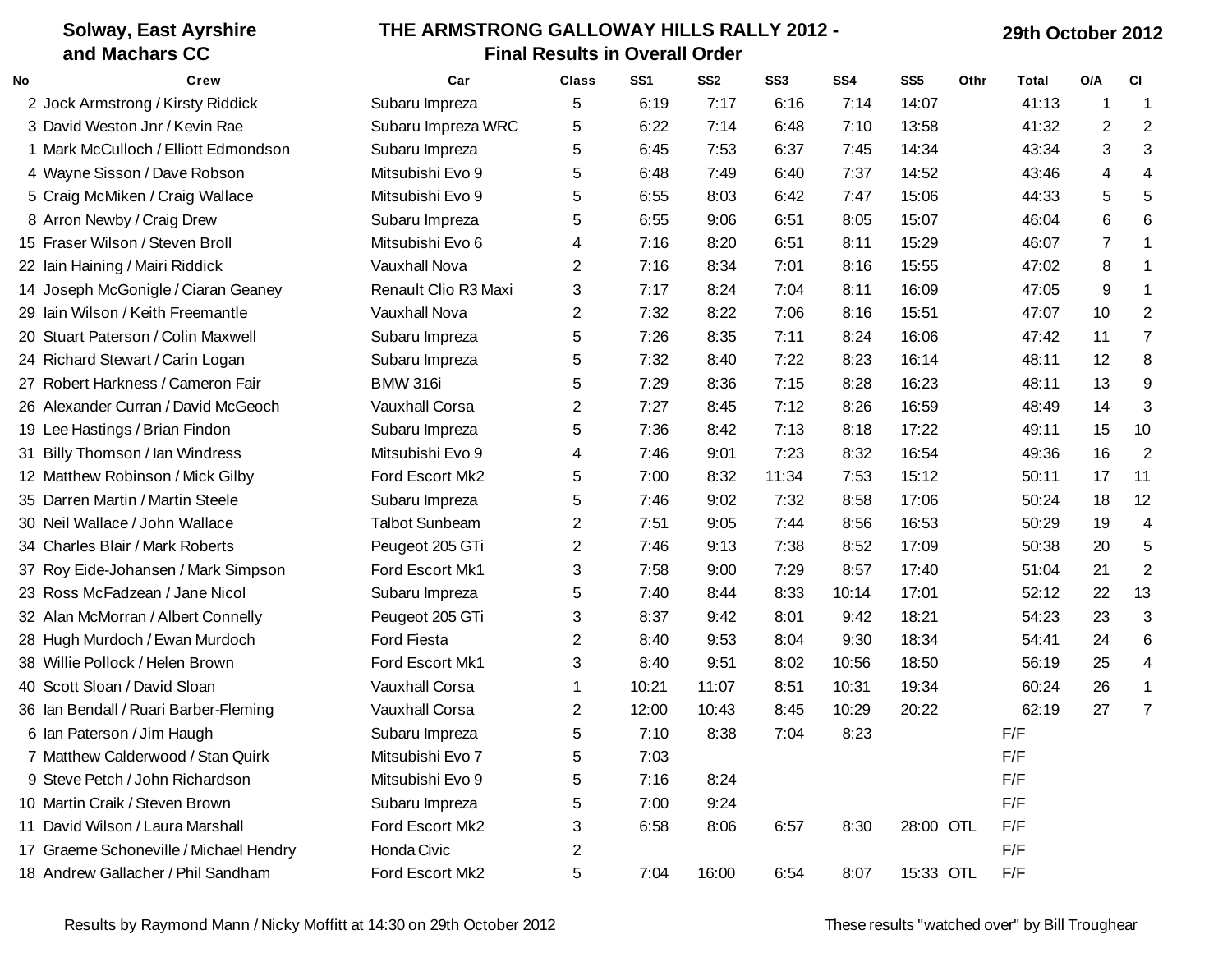| <b>Solway, East Ayrshire</b><br>and Machars CC |                 | THE ARMSTRONG GALLOWAY HILLS RALLY 2012 -<br><b>Final Results in Overall Order</b> |                 |                 |      |      |                 |      |       | 29th October 2012 |      |  |  |  |
|------------------------------------------------|-----------------|------------------------------------------------------------------------------------|-----------------|-----------------|------|------|-----------------|------|-------|-------------------|------|--|--|--|
| <b>No</b><br>Crew                              | Car             | <b>Class</b>                                                                       | SS <sub>1</sub> | SS <sub>2</sub> | SS3  | SS4  | SS <sub>5</sub> | Othr | Total | O/A               | - CI |  |  |  |
| 21 Blair McCulloch / Alex McCulloch            | Vauxhall Nova   |                                                                                    |                 |                 |      |      |                 |      | F/F   |                   |      |  |  |  |
| 25 Scott Peacock / Keith Riddick               | Peugeot 205 GTi |                                                                                    | 12:00           | 9:51            | 8:12 | 9:26 | 17:17 OTL       |      | F/F   |                   |      |  |  |  |
| 33 Kieran O'Kane / John Frew                   | Opel Ascona     |                                                                                    | 7:51            | 9:22            |      |      |                 |      | F/F   |                   |      |  |  |  |
| 39 M. Thaarique Fazal / David Fortheringham    | Peugeot 205 GTi |                                                                                    | 11:19           | 12:35           |      |      |                 |      | F/F   |                   |      |  |  |  |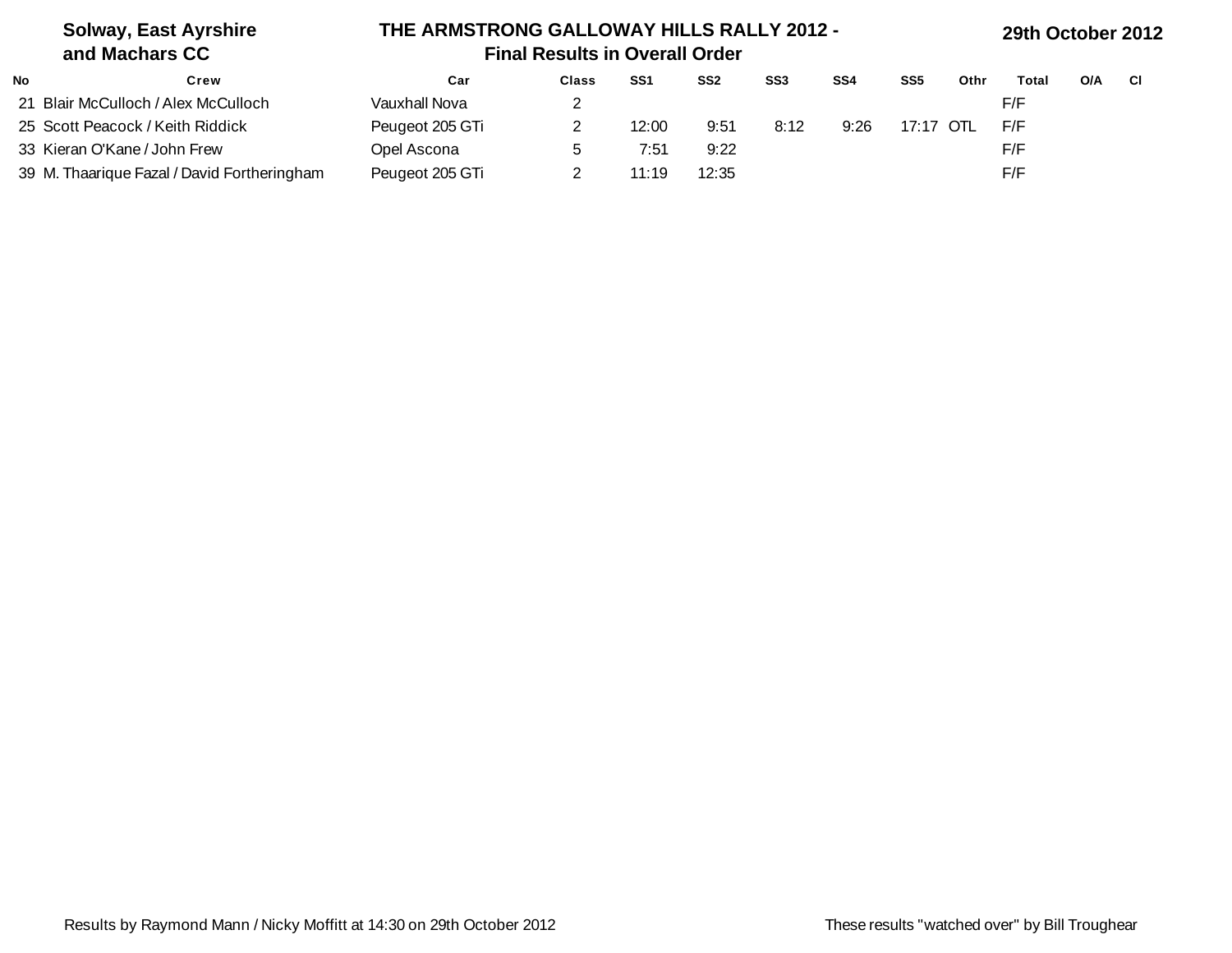| <b>Solway, East Ayrshire</b> |                                             | THE ARMSTRONG GALLOWAY HILLS RALLY 2012 - |                         |                 |                 |                 |       |                 |      | 29th October 2012 |                |                         |  |  |
|------------------------------|---------------------------------------------|-------------------------------------------|-------------------------|-----------------|-----------------|-----------------|-------|-----------------|------|-------------------|----------------|-------------------------|--|--|
|                              | and Machars CC                              | <b>Final Results in Class Order</b>       |                         |                 |                 |                 |       |                 |      |                   |                |                         |  |  |
| No                           | Crew                                        | Car                                       | <b>Class</b>            | SS <sub>1</sub> | SS <sub>2</sub> | SS <sub>3</sub> | SS4   | SS <sub>5</sub> | Othr | Total             | O/A            | <b>CI</b>               |  |  |
|                              | 40 Scott Sloan / David Sloan                | <b>Vauxhall Corsa</b>                     | 1                       | 10:21           | 11:07           | 8:51            | 10:31 | 19:34           |      | 60:24             | 26             | $\mathbf 1$             |  |  |
|                              | 22 Iain Haining / Mairi Riddick             | Vauxhall Nova                             | 2                       | 7:16            | 8:34            | 7:01            | 8:16  | 15:55           |      | 47:02             | 8              | -1                      |  |  |
|                              | 29 Iain Wilson / Keith Freemantle           | Vauxhall Nova                             | 2                       | 7:32            | 8:22            | 7:06            | 8:16  | 15:51           |      | 47:07             | 10             | $\overline{2}$          |  |  |
|                              | 26 Alexander Curran / David McGeoch         | <b>Vauxhall Corsa</b>                     | 2                       | 7:27            | 8:45            | 7:12            | 8:26  | 16:59           |      | 48:49             | 14             | 3                       |  |  |
|                              | 30 Neil Wallace / John Wallace              | <b>Talbot Sunbeam</b>                     | 2                       | 7:51            | 9:05            | 7:44            | 8:56  | 16:53           |      | 50:29             | 19             | $\overline{\mathbf{4}}$ |  |  |
|                              | 34 Charles Blair / Mark Roberts             | Peugeot 205 GTi                           | 2                       | 7:46            | 9:13            | 7:38            | 8:52  | 17:09           |      | 50:38             | 20             | 5                       |  |  |
|                              | 28 Hugh Murdoch / Ewan Murdoch              | <b>Ford Fiesta</b>                        | 2                       | 8:40            | 9:53            | 8:04            | 9:30  | 18:34           |      | 54:41             | 24             | $\,6$                   |  |  |
|                              | 36 Ian Bendall / Ruari Barber-Fleming       | <b>Vauxhall Corsa</b>                     | 2                       | 12:00           | 10:43           | 8:45            | 10:29 | 20:22           |      | 62:19             | 27             | $\overline{7}$          |  |  |
|                              | 17 Graeme Schoneville / Michael Hendry      | Honda Civic                               | $\overline{2}$          |                 |                 |                 |       |                 |      | F/F               |                |                         |  |  |
|                              | 21 Blair McCulloch / Alex McCulloch         | Vauxhall Nova                             | 2                       |                 |                 |                 |       |                 |      | F/F               |                |                         |  |  |
|                              | 25 Scott Peacock / Keith Riddick            | Peugeot 205 GTi                           | $\overline{\mathbf{c}}$ | 12:00           | 9:51            | 8:12            | 9:26  | 17:17 OTL       |      | F/F               |                |                         |  |  |
|                              | 39 M. Thaarique Fazal / David Fortheringham | Peugeot 205 GTi                           | 2                       | 11:19           | 12:35           |                 |       |                 |      | F/F               |                |                         |  |  |
|                              | 14 Joseph McGonigle / Ciaran Geaney         | Renault Clio R3 Maxi                      | 3                       | 7:17            | 8:24            | 7:04            | 8:11  | 16:09           |      | 47:05             | 9              | -1                      |  |  |
|                              | 37 Roy Eide-Johansen / Mark Simpson         | Ford Escort Mk1                           | 3                       | 7:58            | 9:00            | 7:29            | 8:57  | 17:40           |      | 51:04             | 21             | $\overline{2}$          |  |  |
|                              | 32 Alan McMorran / Albert Connelly          | Peugeot 205 GTi                           | 3                       | 8:37            | 9:42            | 8:01            | 9:42  | 18:21           |      | 54:23             | 23             | 3                       |  |  |
|                              | 38 Willie Pollock / Helen Brown             | Ford Escort Mk1                           | 3                       | 8:40            | 9:51            | 8:02            | 10:56 | 18:50           |      | 56:19             | 25             | 4                       |  |  |
|                              | 11 David Wilson / Laura Marshall            | Ford Escort Mk2                           | 3                       | 6:58            | 8:06            | 6:57            | 8:30  | 28:00 OTL       |      | F/F               |                |                         |  |  |
|                              | 15 Fraser Wilson / Steven Broll             | Mitsubishi Evo 6                          | 4                       | 7:16            | 8:20            | 6:51            | 8:11  | 15:29           |      | 46:07             | $\overline{7}$ | $\mathbf{1}$            |  |  |
|                              | 31 Billy Thomson / lan Windress             | Mitsubishi Evo 9                          | 4                       | 7:46            | 9:01            | 7:23            | 8:32  | 16:54           |      | 49:36             | 16             | $\overline{2}$          |  |  |
|                              | 2 Jock Armstrong / Kirsty Riddick           | Subaru Impreza                            | 5                       | 6:19            | 7:17            | 6:16            | 7:14  | 14:07           |      | 41:13             | $\mathbf{1}$   | $\mathbf 1$             |  |  |
|                              | 3 David Weston Jnr / Kevin Rae              | Subaru Impreza WRC                        | 5                       | 6:22            | 7:14            | 6:48            | 7:10  | 13:58           |      | 41:32             | 2              | 2                       |  |  |
|                              | 1 Mark McCulloch / Elliott Edmondson        | Subaru Impreza                            | 5                       | 6:45            | 7:53            | 6:37            | 7:45  | 14:34           |      | 43:34             | 3              | 3                       |  |  |
|                              | 4 Wayne Sisson / Dave Robson                | Mitsubishi Evo 9                          | 5                       | 6:48            | 7:49            | 6:40            | 7:37  | 14:52           |      | 43:46             | 4              | 4                       |  |  |
|                              | 5 Craig McMiken / Craig Wallace             | Mitsubishi Evo 9                          | 5                       | 6:55            | 8:03            | 6:42            | 7:47  | 15:06           |      | 44:33             | 5              | 5                       |  |  |
|                              | 8 Arron Newby / Craig Drew                  | Subaru Impreza                            | 5                       | 6:55            | 9:06            | 6:51            | 8:05  | 15:07           |      | 46:04             | 6              | 6                       |  |  |
|                              | 20 Stuart Paterson / Colin Maxwell          | Subaru Impreza                            | 5                       | 7:26            | 8:35            | 7:11            | 8:24  | 16:06           |      | 47:42             | 11             | 7                       |  |  |
|                              | 24 Richard Stewart / Carin Logan            | Subaru Impreza                            | 5                       | 7:32            | 8:40            | 7:22            | 8:23  | 16:14           |      | 48:11             | 12             | 8                       |  |  |
|                              | 27 Robert Harkness / Cameron Fair           | <b>BMW 316i</b>                           | 5                       | 7:29            | 8:36            | 7:15            | 8:28  | 16:23           |      | 48:11             | 13             | 9                       |  |  |
|                              | 19 Lee Hastings / Brian Findon              | Subaru Impreza                            | 5                       | 7:36            | 8:42            | 7:13            | 8:18  | 17:22           |      | 49:11             | 15             | 10                      |  |  |
|                              | 12 Matthew Robinson / Mick Gilby            | Ford Escort Mk2                           | 5                       | 7:00            | 8:32            | 11:34           | 7:53  | 15:12           |      | 50:11             | 17             | 11                      |  |  |
|                              | 35 Darren Martin / Martin Steele            | Subaru Impreza                            | 5                       | 7:46            | 9:02            | 7:32            | 8:58  | 17:06           |      | 50:24             | 18             | 12                      |  |  |
|                              | 23 Ross McFadzean / Jane Nicol              | Subaru Impreza                            | 5                       | 7:40            | 8:44            | 8:33            | 10:14 | 17:01           |      | 52:12             | 22             | 13                      |  |  |
|                              | 6 Ian Paterson / Jim Haugh                  | Subaru Impreza                            | 5                       | 7:10            | 8:38            | 7:04            | 8:23  |                 |      | F/F               |                |                         |  |  |
|                              | 7 Matthew Calderwood / Stan Quirk           | Mitsubishi Evo 7                          | 5                       | 7:03            |                 |                 |       |                 |      | F/F               |                |                         |  |  |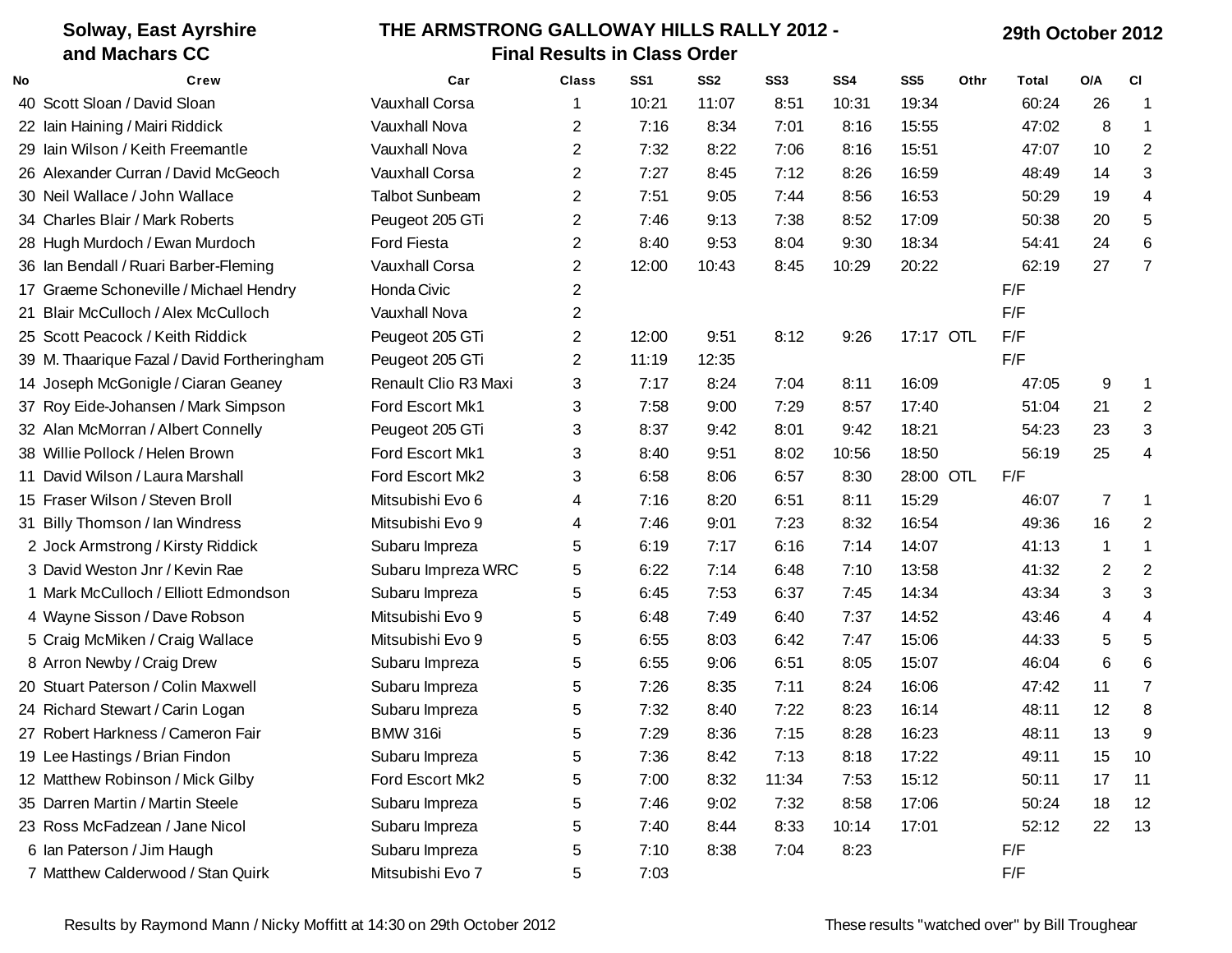| <b>Solway, East Ayrshire</b><br>and Machars CC | THE ARMSTRONG GALLOWAY HILLS RALLY 2012 -<br><b>Final Results in Class Order</b> |              |                 |                 |                 |                 |                 |      | 29th October 2012 |     |     |  |
|------------------------------------------------|----------------------------------------------------------------------------------|--------------|-----------------|-----------------|-----------------|-----------------|-----------------|------|-------------------|-----|-----|--|
| No<br>Crew                                     | Car                                                                              | <b>Class</b> | SS <sub>1</sub> | SS <sub>2</sub> | SS <sub>3</sub> | SS <sub>4</sub> | SS <sub>5</sub> | Othr | Total             | O/A | -CI |  |
| 9 Steve Petch / John Richardson                | Mitsubishi Evo 9                                                                 |              | 7:16            | 8:24            |                 |                 |                 |      | F/F               |     |     |  |
| 10 Martin Craik / Steven Brown                 | Subaru Impreza                                                                   |              | 7:00            | 9:24            |                 |                 |                 |      | F/F               |     |     |  |
| 18 Andrew Gallacher / Phil Sandham             | Ford Escort Mk2                                                                  |              | 7:04            | 16:00           | 6:54            | 8:07            | 15:33 OTL       |      | F/F               |     |     |  |
| 33 Kieran O'Kane / John Frew                   | Opel Ascona                                                                      |              | 7:51            | 9:22            |                 |                 |                 |      | F/F               |     |     |  |